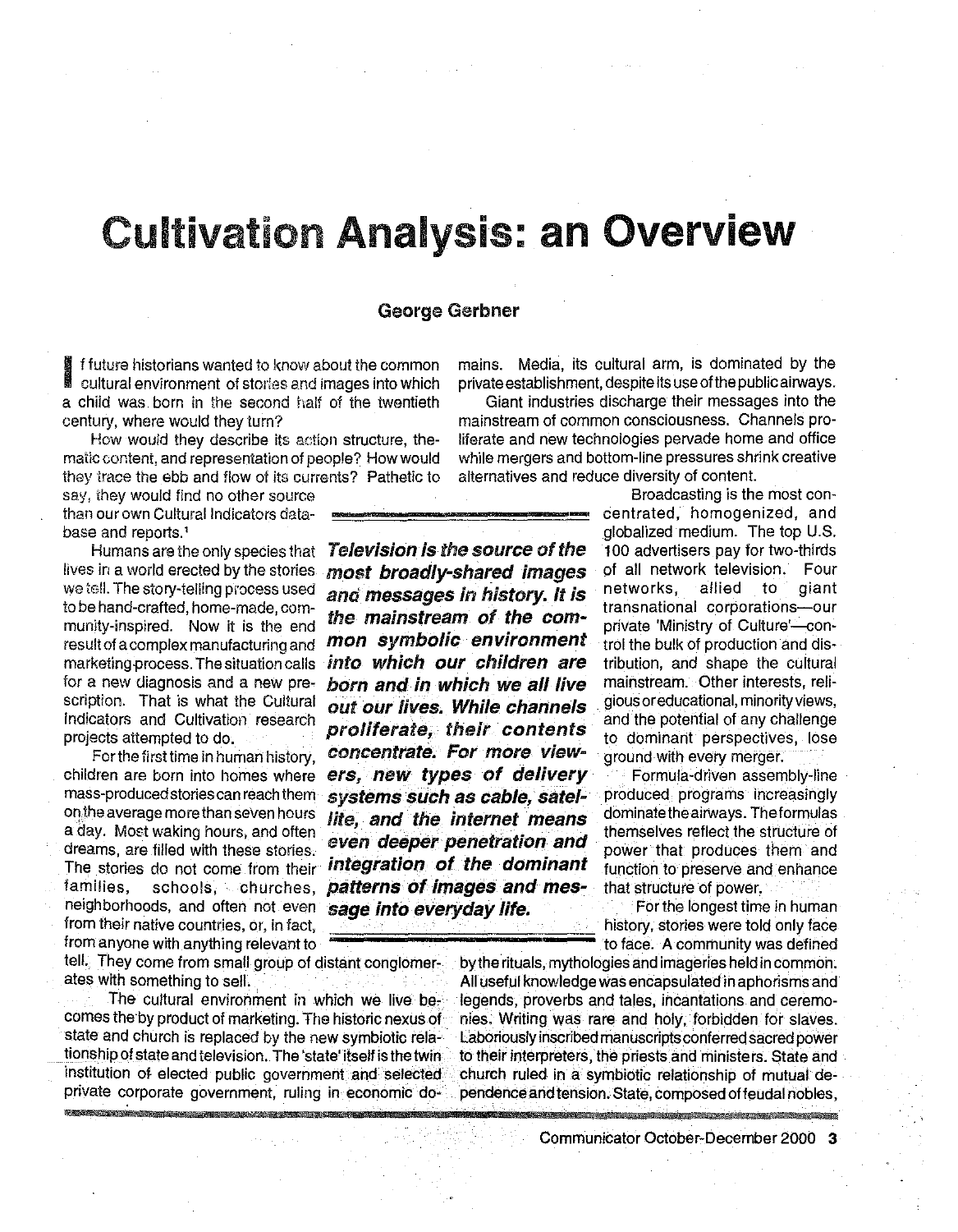was the economic, military and political order; church its cultural arm.

The industrial revolution changed all that. One of the first machines stamping out standardized artifacts was the printing press. Its product, the book, was a prerequisite for all the other upheavals to come. Printing begins the industrialization of story-telling, arguably the most profound transformation in the humanization process.

When the printing press was hooked up to the steam engine the industrialization of story-telling shifted into high gear. Rapid publication and mass transport created a new form of consciousness: modern mass publics. Publics are loose aggregations of people who share some common consciousness of how things work, what things are, and what ought to be done-but never meet face-to-face. That was never before possible.

Stories could now be sent--often smuggled-across hitherto impenetrable or closely guarded boundaries of time, space and status. The book lifts people from their traditional moorings as the industrial revolution uproots them from their local communities and cultures. They can now get off the land and go to work in far-away ports, factories and continents, and have with them a packet of common consciousness-the book or journal, and later the motion picture (silent at first)---wherever they go.

Publics, created by such publication, are necessary for the formation of individual and group identities in the new urban environment, as the different classes and regional, religious and ethnic groups try to maintain some sense of distinct integrity and also to live together with some degree of cooperation with other groups.

Publics are the basic units of self-government, originally called res-publica or rule by publics, a republic. They make it possible to elect or select representatives to an assembly trying to reconcile diverse interests. Most of our assumptions about human development and political plurality and choice are rooted in the print era.

The second great transformation, the electronic revolution, ushers in the telecommunications era. Its mainstream, television, is superimposed upon and reorganizes' print-based culture. Unlike the industrial revolution, the new upheaval does not uproot people from their homes but transports them in their homes.

Television is the source of the most broadly-shared images and messages in history. It is the mainstream of the common symbolic environment into which our children are born and in which we all live out our lives. While channels proliferate, their contents concentrate. For most vieWers, new types of delivery systems such as cable, satellite, and the internet means even deeper penetration and integration of the dominant patterns of images and messages into everyday life.

Our research project called Cultural Indicators has

tracked the central streams of television's dramatic content since 1967, and has explored the consequences of growing up and living with television since 1974.

### **Television in** Society

Television is a centralized system of story-telling. Its drama, commercials, news and other programs bring a relatively coherent system of images and messages into every home. That system cultivates from infancy the predispositions and preferences that used to be acquired from other 'primary' sources and that are so important in research on other media.

Transcending historic barriers of literacy and mobility, television has become the primary common source of socialization and everyday information (mostly in the form of entertainment) of otherwise heterogeneous populations. Many of those who now live with television have never before been part of a shared national culture. Television provides', perhaps for the first time since preindustrial religion, a daily ritual that elites share with many other publics. The heart of the analogy of television and religion, and the similarity of their social functions, lies in the continual repetition of patterns (myths, ideologies, 'facts', relationships, and so on) which serve to define the world and legitimize the social order.

Television is different from other media also in its centralized mass-production of a coherent set of images and messages produced for total populations, and in its relatively non-selective, almost ritualistic, use by most viewers. Exposure to the total pattern rather than only to specific genres or programs is what accounts for the historically new and distinct consequences of living with television: the cultivation of shared conceptions of reality among otherwise diverse publics.

Compared to other media, television provides a relatively restricted set of choices for a virtually unrestricted variety of interests and publics. Most of its programs are by commercial necessity designed to be watched by large and heterogeneous audiences in a relatively non-selective fashion. Surveys show that the general amount of viewing follows the style of life of the viewer. The audience is always the group available at a certain time of the day, the week, and the season. Viewing decisions depend more on the clock than on the program. The number and variety of choices available to view when most viewers are available to watch is also limited by the fact that many programs designed for the same broad audience tend to be similar in their basic make-up and appeal

In the typical U.S. home the television set is in use for over seven hours·a day. Actual viewing by persons over two years old averages more than three hours a day.

.<br>Nakatatan ing kabupatèn Kalèndher Kalèndher Kalèndher Kalèndher Kalèndher Kalèndher Kalèndher Kalèndher Kalènd

Communicator October-December 2000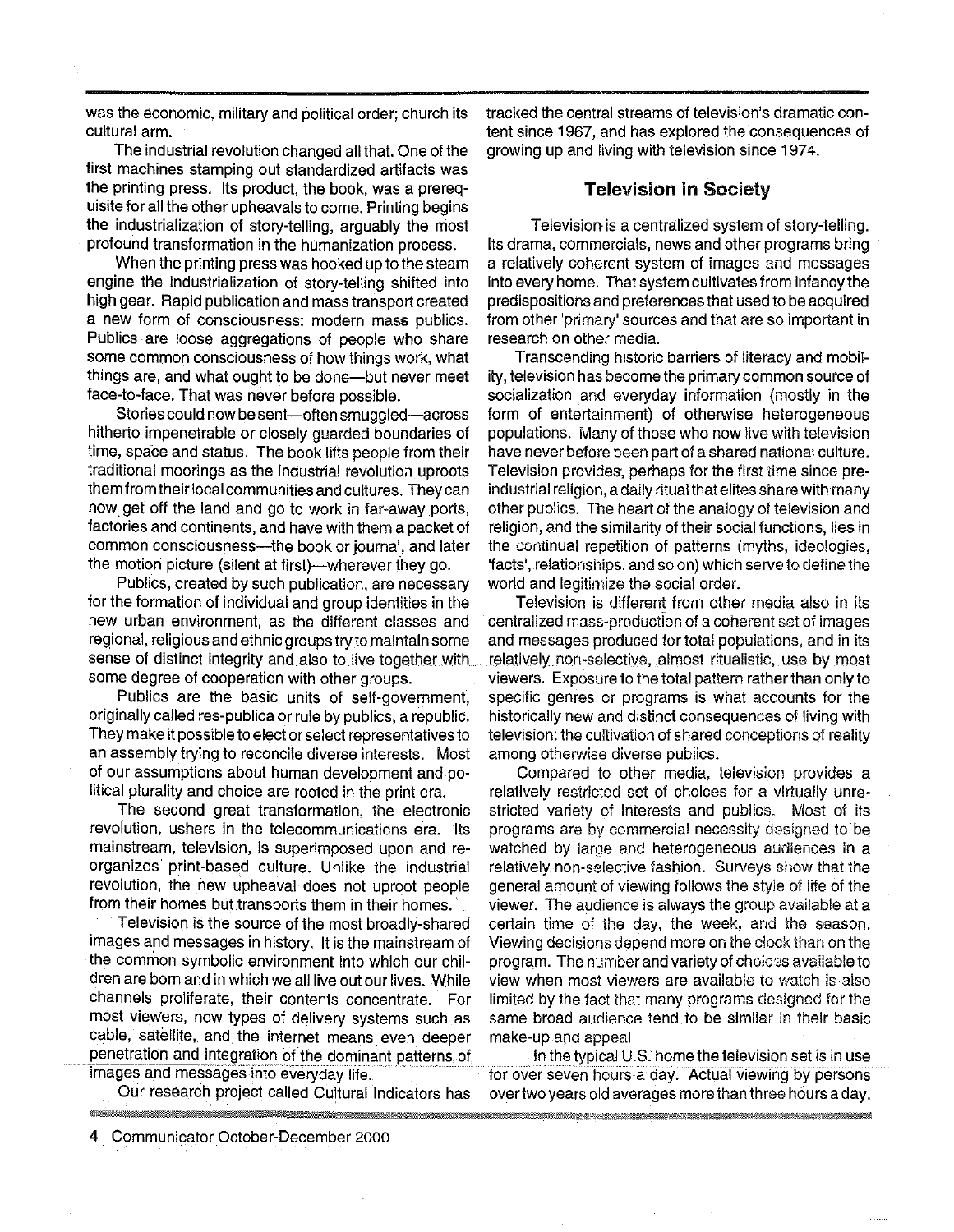And the more people watch the less selective they can be. Therefore, the most frequently recurring features of television that cut across all types of programming are inescapable for the regular viewer.

Various technological developments such as cable, VCR, and the internet have contributed to a significant erosion in audience share (and revenue) of the major broadcasting networks and have altered the marketing and distribution of movies. However, there is no evidence that proliferation of channels has led to substantially greater diversity of content. On the contrary, rapid concentration and vertical integration in the media industries, the absorption of most publishing houses by electronic conglomerates, the growing practice of producing the same material for several media markets, and the habit of time-shifting byVCR users (recording favorite network programs to play back more often and at more convenient times), suggest that the diversity of what is actually viewed may even have decreased.

Given the tight links among the various industries involved in the production and distribution of electronic media content, and the fact that most of them are trying to attract the largest and most heterogeneous audience, the most popular program materials present consistent and complementary messages, often reproducing what has already proven to be profitable. Most of the variety we observe comes from novelty effects of styles, stars, and plots rather than from changes in program structure and perspective.

What is most likely to cultivate stable and common conceptions of reality is, therefore, the overall pattern of programming to which total communities are regularly exposed over long periods of time. That is the pattern of settings, casting, social typing, actions, and related outcomes that cuts across program types and viewing modes and defines the world of television. And that is the pattern observed, coded, recorded in the Cultural Indicators project.

Cultural·lndicators is historically grounded, theoretically guided, and empirically supported. (Gerbner, 1969, 1970, 1972a). Although most early efforts focused primarily on the nature and functions of television violence, the Cultural Indicators project was broadly conceived from the outset and took into account a wider range of topics, issues, and concerns We have investigated the extent to which television viewing contributes to audience conceptions and actions in areas such as gender, minority and age-role stereotypes, health, science, the family, educational achievement and aspirations, politics, religion, and other topics.

The Cultural Indicators approach involves a threepronged research strategy. (For a more detailed description see Gerbner, 1973.) The first prong, called institutional process analysis, is designed to investigate the formation of pOlicies directing the massive flow of media messages. (For some examples see Gerbner 1972b, 1988.) More directly relevant to our present focus are the other two prongs we call message system analysis and cultivation analysis. Both relate to-and help develop---theories about the most subtle and widespread impacts of television.

In the second prong, we have since 1967 recorded annual week-long samples of U.S. network television drama (and samples in other cooperating countries, whenever possible) and subjected these systems of messages to content analysis in order to reliably delineate selected features and trends in the world television presents to its viewers,  $2$  We believe that the most pervasive patterns common to many different types of programs but characteristic of the system of programming hold the potential lessons television cultivates. We use these overarching patterns of content as a source of questions for the third prong, cultivation analysis.

In the third prong, we examine the responses given to questions about social reality among those with varying amounts of exposure to the world of television. (Non-viewers are too few and demographically too scattered for serious research purposes; Jackson<sub>2</sub>) Beeck, 1977.) We want to determine whether those who spend more time with television are more likely to answerthese questions in ways that reflect the potential lessons of the television world (give the 'television answer') than are those who watch less television but are otherwise comparable (in terms of important demographic characteristics) to the heavy viewers.

We have used the concept of 'cultivation' to describe the independent contributions television viewing makes to viewer conceptions of social reality. The 'cultivation differential' is ihe margin of difference in conceptions of reality between light and heavy viewers in the same demographic subgroups.

Our use of the term 'cultivation' for television's contribution to conceptions of social reality is not just another word for 'effects'. Nor does it necessarily imply a one-way, monolithic process. The influences of a pervasive medium upon the composition and structure of the symbolic environment are subtle, complex, and intermingled with other influences. This perspective, therefore, assumes an interaction between the medium and its publics.

Thus, teleVision neither simply 'creates' nor'reflects' images, opinions, and beliefs. Rather, it is an integral aspect of a dynamic process. Institutional needs and objectives influence the creation and distribution of mass-produced messages which create, fit into, exploit,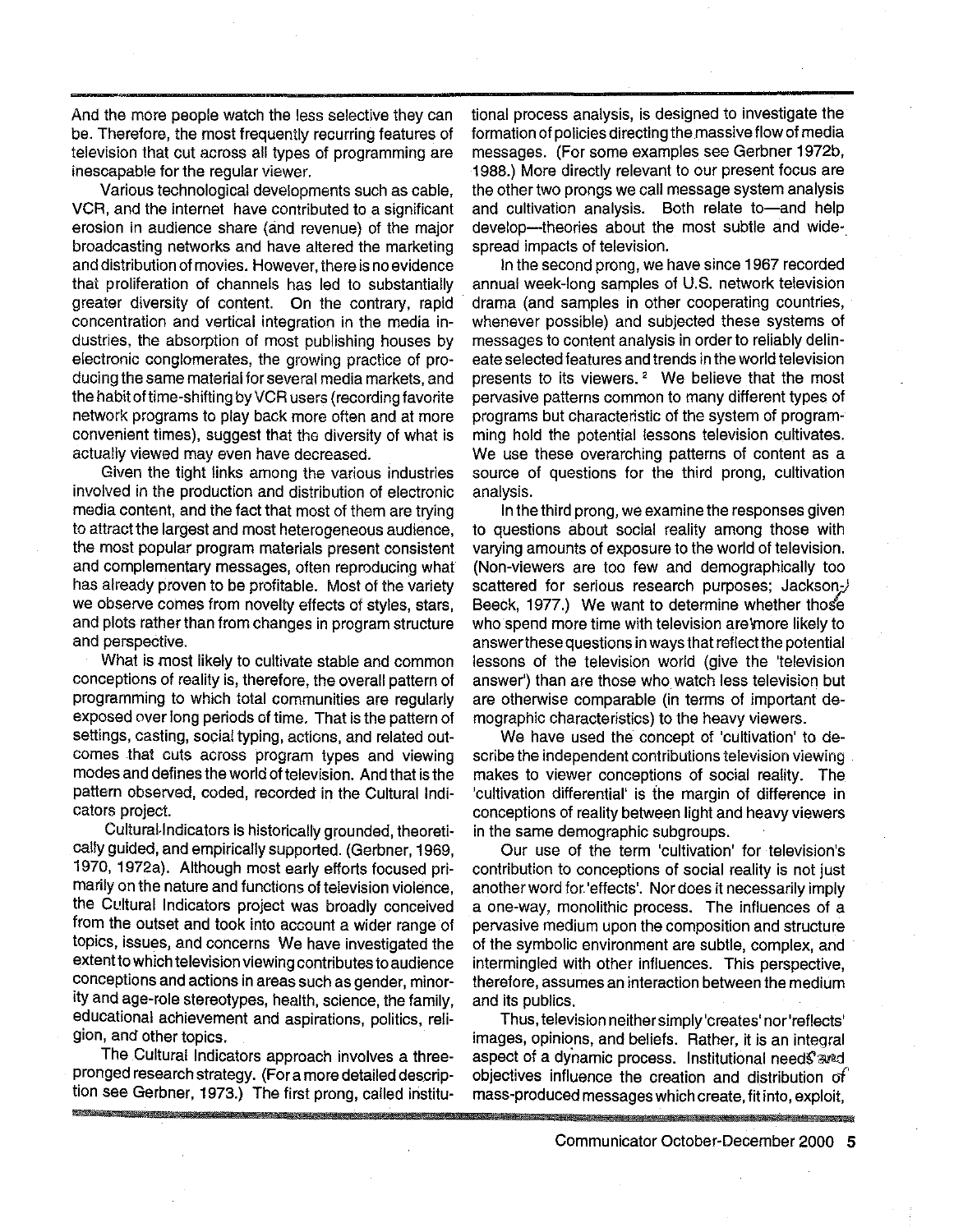and sustain the needs, values and ideologies of mass publics. These publics, in turn, acquire distinct identities as publics partly through exposure to the ongoing flow of messages.

The question of 'which comes first' is misleading and irrelevant. People are born into a symbolic environrnent with television as its mainstream. Children begin viewing several years before they begin reading, and well before they can even talk. Television viewing both shapes and is a stable part of lifestyles and outlooks. It links the individual to a larger if synthetic world, a world of television's own making.

When we talk about the 'independent contribution' of television viewing, we mean that the development (in some) and maintenance (in others) of some set of outlooks or beliefs can be traced to steady, cumulative exposure to the world of television. Our longitudinal studies of adolescents (Gerbner, etal., 1980a; Morgan, 1982, 1987; Morgan, et al., 1990a) show that television can exert an independent influence on attitudes and behaviors over time, but that belief structures and concrete practices of daily life can also influence subsequent viewing.

The point is that cultivation is not conceived as a unidirectional but rather more like a gravitational process. The angle and direction of the 'pull' depends on where groups of viewers and their styles of life are with reference to the line of gravity, the 'mainstream' of the world of television. Each group may strain in a different direction, but all groups are affected by the same central current. Cultivatiori is thus part of a continual, dynarnic, ongoing process of interaction among messages and contexts. This holds even though (and in a sense because) the hallmark of the process, once television is established as the main culfural arm of a stable society, is either relative stability or only slow change. A radical change of social relations may, of course, lead to a change in the system of messages and consequently to the cultivation of new and different perspectives.

As Successive generations grow up with television's version o{ the world, the former and more traditional distinctions established before the coming of television, and still maintained to some extent among light viewers, become blurred. Cultivation implies the steady entrenchment of mainstream orientations for most viewers. That process of apparent convergence of outlooks we call 'mainstreaming.'

Cultivation analysis begins with message system analysis identifying the most recurrent, stable, and overarching patterns of television content. These are the consisterit images, portrayals, and values that cut across most types of programs and are virtually inescapable for regular (and'especiallythe heavy) viewers. They are the aggregate messages embedded in television as a system rather than in specific programs, types, or genres.

We must emphasize again that testing 'cultivation' on the basis of program preferences, short run exposures, or claims of program changes or diversity (all of which have been tried as 'replications') may illuminate some media effects but does not address fundamental assumptions of cultivation theory. That is that only repeti· tive, long-range, and consistent exposure to patterns common to most programming, such as casting, social typing, and the 'fate' of different social types, can be expected to cultivate stable and widely-shared images of life and society.

#### Methods of Cultivation Analysis

There are many critical discrepancies between the world and the 'world as portrayed on television.' Findings from systematic analyses of television's message. systems are used to formulate questions about the potential 'lessons' of viewing concerning people's conceptions of social reality. Some of the questions are semi-projective, some use a forced-errorformat, and othersimply measure beliefs, opinions, altitudes, or behaviors. (None asks respondents' views about television itself.)

Using standard techniques of survey methodology, the questions are posed to samples (national probability, regional, convenience) of adults, adolescents, orchildren. Secondary analyses of large scale national surveys (for example, the National Opinion Research Center's General Social Surveys) have often been used when they include questions thai relate to potential 'lessons' ot the television world and viewing data are available for the respondents.

Television viewing is usually assessed by multiple indicators of the amount of time respondents watch television on an 'average day.' Since the amount of viewing is used in relative terms, the determination of what constitutes 'light,' 'medium: and 'heavy' viewing is made on a sample-by-sample basis, using as close to an even three-way split of hours of daily television viewing as possible. What is important is that there should be significant relative differences in viewing levels, not the actual or specific amount of viewing. The heaviest viewers of any sample of respondents form the population on which cultivation can be tested.<sup>3</sup>

The observable evidence 01 cultivation is likely to be modest in terms absolute size. Even light viewers may be watching several nours of television a day and of course live in the same general culture as heavy viewers. Therefore, the discovery of a systematic pattern of even small but pervasive differences between light and heavy. viewers may be of far-reaching consequence. It takes but a few degrees shift in the average temperature to have an

.<br>Martin Martin Santa Martin Martin Martin Martin Martin Martin Martin Martin Martin Martin Martin Martin Martin

6 Communicator October-December 2000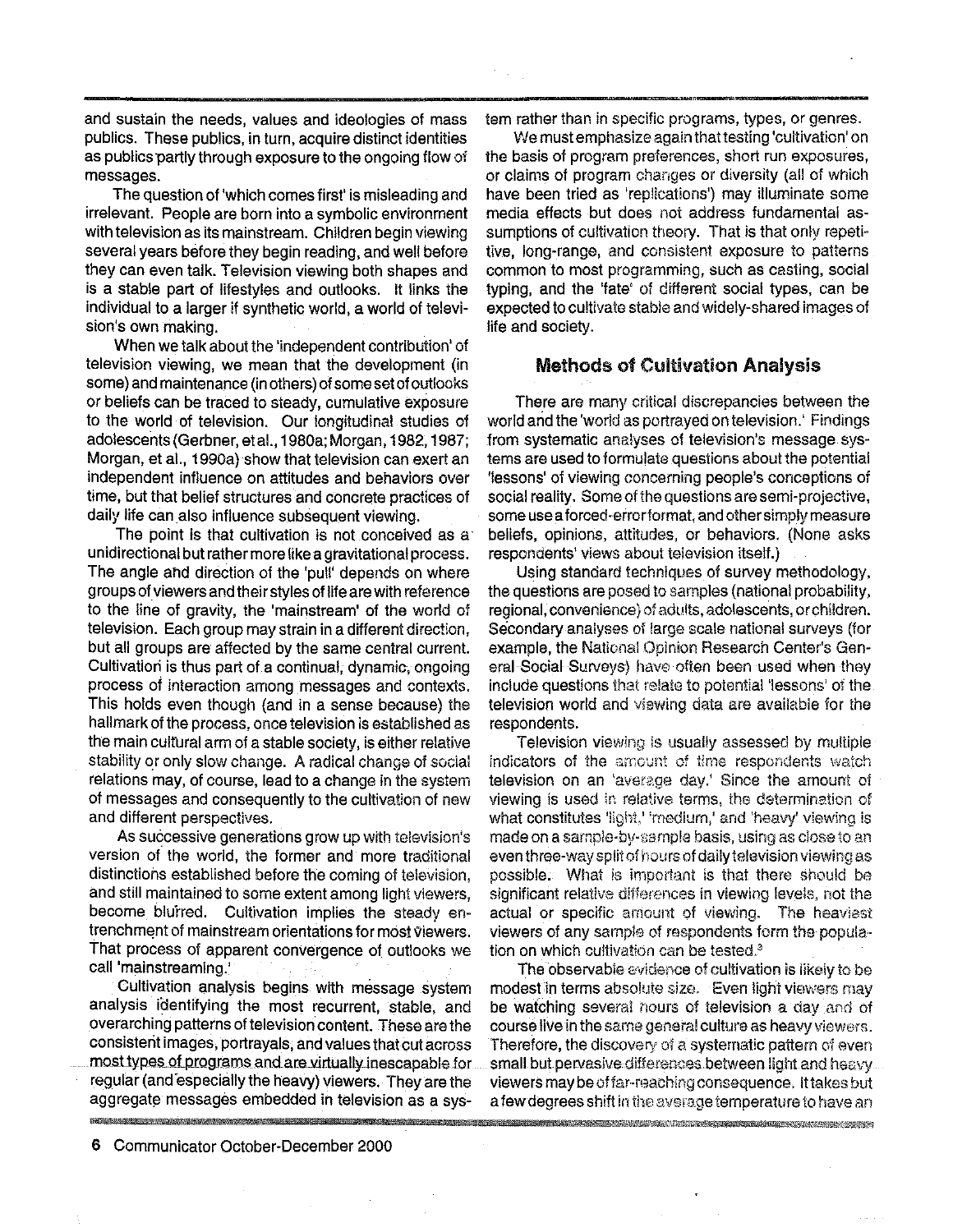ice age or global warming. A range of 3 to 15 per cent margins (typical of our 'cultivation differentials') in a large and otherwise stable field often signals a landslide, a market takeover, or an epidemic, and it certainly tips the scale of any closely balanced choice, vote, or other decision. A slight but pervasive (e.g., generational) shift in the cultivation of common perspectives may alter the cultural climate and upset the balance of social and political decision-making without necessarily changing observable behavior. A single percentage point ratings difference in a large market is worth many millions of dollars in advertising revenue-as the networks know only too well.

# Variations in CUltivation

We have noted that cultivation is not a unidirectional flow of influence from television to audience, but part of a continual, dynamic, ongoing process of interaction among messages and contexts. In many cases, those who watch more television (the heavy viewers) are more likely-in all or most subgroups-to give the 'television answers.' But often the patterns are more complex.

Cultivation is both dependent on and a manifestation of the extent to which television's imagery dominates viewers' sources of information. For example, personal interaction makes a difference. Parental co-viewing patterns and orientations towards television can either increase (Gross and Morgan, 1985) or decrease (Rothschild and Morgan, 1987) cultivation among adolescents. Also, children who are more integrated into cohesive peer or family groups are more resistant to cultivation .(Rothschild, 1984).

Direct experience also plays a role. The relationship between amount 01 viewing and fear of crime is strongest among those who live in high crime urban areas. This is a phenomenon we have called 'resonance,' in which everyday reality and television provide a 'double dose' of messages that 'resonate' and amplify cultivation. The relationships between amount of viewing and the tendency to hold exaggerated perceptions of violence are also more pronounced within those real-world demographic subgroups (e.g., minorities) whose fictional counterparts are relatively more frequently victimized on television (Morgan, 1983).

There are many factors and processes that produce systematic and theoretically meaningful variations in cultivation patterns. One process, however, stands out, both as an indicator of differential vulnerability and as a general, consistent pattern representing one of the most profound consequences 01 living with television. That is the process of mainstreaming.

Most cultures consist of many diverse currents. But

there is typically a dominant set of attitudes, beliefs, values, and practices. This dominant current is not simply the sum total of all the cross-currents and subcurrents. Rather, it is the most general, functional and stable mainstream, representing the broadest dimensions of shared meanings and assumptions. It is that which ultimately defines all the other cross-currents and subcurrents, including what Williams (1977) called 'residual and emergent strains.' Television's central role in our society makes it the primary channel of the mainstream of our culture.

This mainstream can be thought of as a relative commonality of outlooks and values that heavy exposure to the television world tends to cultivate. 'Mainstreaming' means that heavy viewing may absorb or override differences in perspectives and behavior which ordinarily stem from other factors and influences. In other words, differences found in the responses of different groups of viewers, differences that usually are associated with the varied cultural, social, and political characteristics of these groups, are diminished in the responses of heavy viewers in these same groups.

As a process, mainstreaming represents the theoretical elaboration and empirical verification of television's cultivation of common perspectives. It represents a relative homogenization, an absorption of divergentviews, and an apparent convergence of disparate outlooks upon the overarching patterns of the television world.

# **The Findings of Cultivation Analysis**

Clear-cut divergences between symbolic reality and independently observable ('objective') reality provide convenient tests of the extent to which television's versions of 'the facts' are incorporated or absorbed into what heavy viewers take for granted about the world. For example, we found that television drama tends to sharply underrepresent older people. While those over 65 constitute the fastest growing segment of the real world population in the U.S., heavy viewers were more likely to feel that the elderly are a 'vanishing breed'—that compared to 20 years ago there are fewer of them, that they are in worse health, and that they don't live as long-all contrary to fact (Gerbner, et aI., 1980b).

As another example, consider how likely television characters are to encounter violence compared to the rest of us. Well over half of all major characters on television are involved each week in some kind of violent action. While FBI statistics have clear limitations, they indicate that in anyone year less than one per cent of people in the U.S. are victims of criminal violence. We have found considerable support for the proposition that heavy exposure to the world of television cultivates Most cultivates Most cultivates  $\sim$ 

 $, \rangle$ 

Communicator October-December 2000 7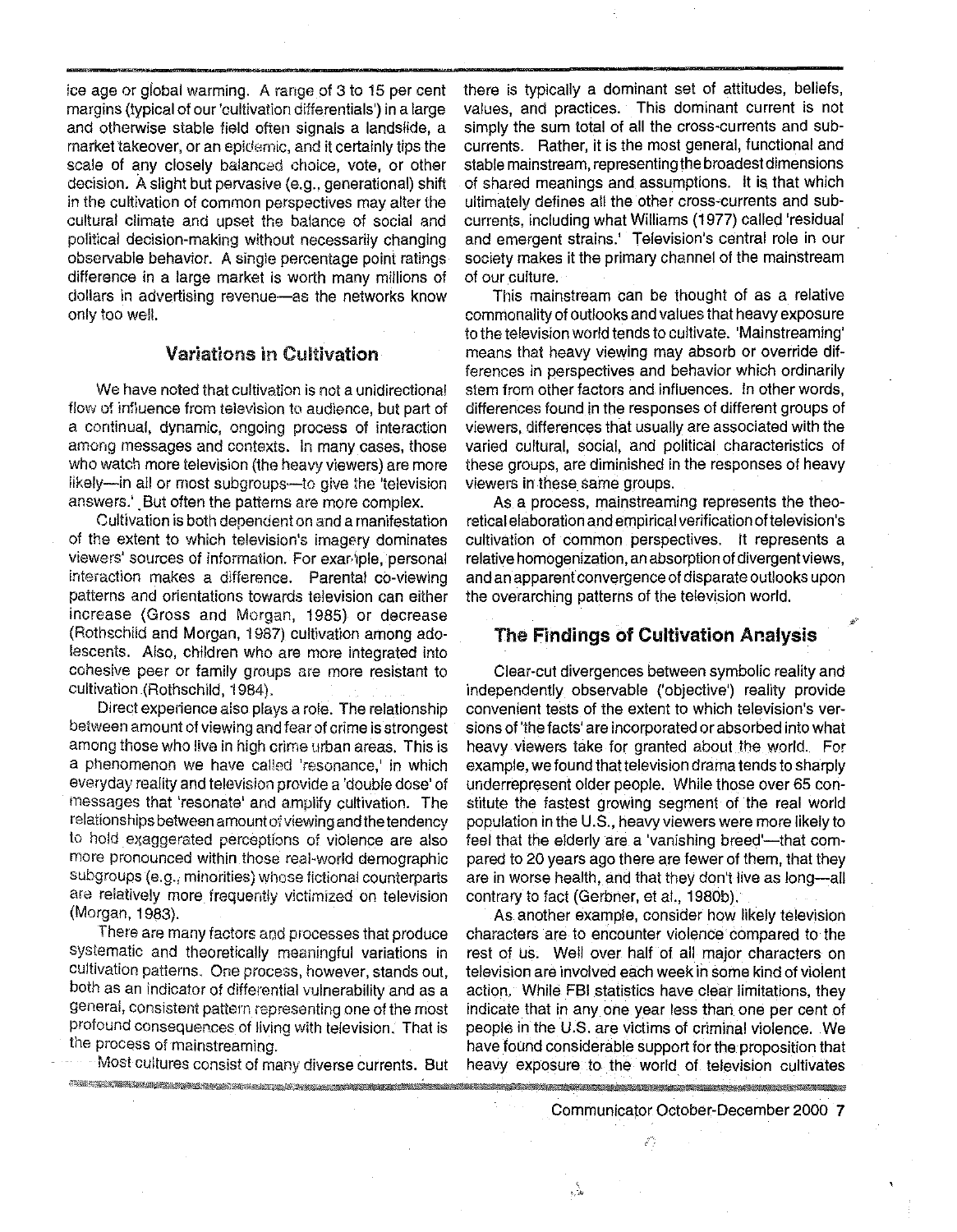exaggerated perceptions of the number of people involved in violence in any given week (Gerbner, et aI., 1979, 1980a), as well as numerous other inaccurate beliefs about crime and law enforcement.

The 'facts' olthe television world are evidently learned quite well, whether or not viewers profess a belief in what they see on television or claim to be able to distinguish between factual and fictional presentations. (In fact, most of what we know, orthinkwe know, is a mixture of all the stories we have absorbed. 'Factual,' which may be highly selective, and 'fictional,' which may be highly realistic, are more questions of style than function within a total framework of knowledge.) The repetitive 'lessons' we learn from television, beginning with infancy, are likely to become the basis for a broader world view, making television a significant source of general values, ideologies and perspectives as well as specific assumptions, beliefs, and images. Hawkins and Pingree (1982) called this the cultivation of 'value systems.' (See also Hawkins and Pingree, 1990.)

One example of this is what we have called the 'mean world' syndrome. Our message data say little directly about either the selfishness or altruism of people, and there are certainly no real world statistics about the extent to which people can be trusted. Yet, we have found that long-term exposure to television, in which frequent violence is virtually inescapable, tends to cultivate the image of a relatively mean and dangerous world. Responses of heavier compared to matching groups of lighter viewer suggest the conception of reality in which greater protection is' needed, most people 'cannot be trusted,' and most people are 'just looking outforthemselves' (Gerbner et aI., 1980a; Signorielli, 1990a).

The Mean World Index, composed of violence-related items, also illustrates the mainstreaming implications of viewing (Signorielli, 1990a). For example, combining data from the 1980, 1983, and 1986 General Social Surveys, heavy and light viewers who have not been to college are equally likely to score high on the Mean World Index: 53% of both the heavy and light viewers agree with two or three of the items. However, among those who have had some college education, television viewing makes a considerable difference: 28% of the light viewers compared to 43% of the heavy viewers in this subgroup have ahigh score on the Mean World Index. There is thus a 25 percentage point difference between the two subgroups of light viewers but only a 10 point spread between the two subgroups of heavy viewers. The heavy viewers of otherwise different groups are both in the 'television mainstream.'

Another example of extrapolated assumptions relates to the image of women. The dominant majority status of men on television does not mean that heavy

viewers ignore daily experience and underestimate the numberof women in society. But underrepresentation in the world of television means a relatively narrow (and thus more stereotyped) range of roles and activities. Most groups of heavy viewers-with other characteristics held constant-score higher on a 'sexism scale' using data from the NORC General Social Surveys (Signorielli, 1989).

Several other studies have examined assumptions relating to gender-roles in samples of children and adolescents. Morgan (1982) found that television cultivated such notions as 'women are happiest at home raising children' and 'men are born with more ambition than women.' Rothschild (1984) found that 3rd and 5th grade children who watched more television were more likely to stereotype both gender-related activities (e.g., cooking, playing sports) and gender-related qualities (e.g., warmth, independence), along traditional gender-role lines. While viewing seems to cultivate adolescents' and children's attitudes about gender-related chores, viewing was not related to actually doing these chores (Morgan, 1987; Signorielli and Lears, 1991).

Other studies have dealt with assumptions about marriage and work. Signorielli (1990b) found that television seems to cultivate rather realistic views about marriage but seemingly contradictory views about work. Heavy viewing adclescents were more likely to want high status jobs that would give them a chance to earn a lot of money but also wanted to have their jobs be relatively easy with long vacations and time to do other things.

Other extrapolations from content patterns involve political views. For example, we have argued that as television seeks large and heterogeneous audiences, its messages are designed to disturb as few as possible. Therefore they tend to 'balance' opposing perspectives, and to steer a 'middle course' along the supposedly nonideological mainstream. We have found that heavy viewers are substantially more likely to label themselves as being 'moderate' rather than either 'liberal' or 'conservative' (see Gerbner, et aI., '1982, 1984).

We have observed this finding in many years of the General Social Survey data. GSS data from 1990 reveal this pattern once again., Heavy viewers in all subgroups tend to see themselves as 'moderate' and avoid saying they are either 'liberal' or 'conservative'. The percent choosing the 'moderate' label is again substantially higher among heavy viewers, regardless of party; and heavy viewing Democrats are less likely to say they are 'liberal,' while heavy viewing Republicans are less likely to cal! themselves 'conservative.' The general pattern shown in these data has appeared every year since 1975.

Yet, looking at the actual positions taken on a number of political issues shows that the mainstream does not

8 Communicator October-December 2000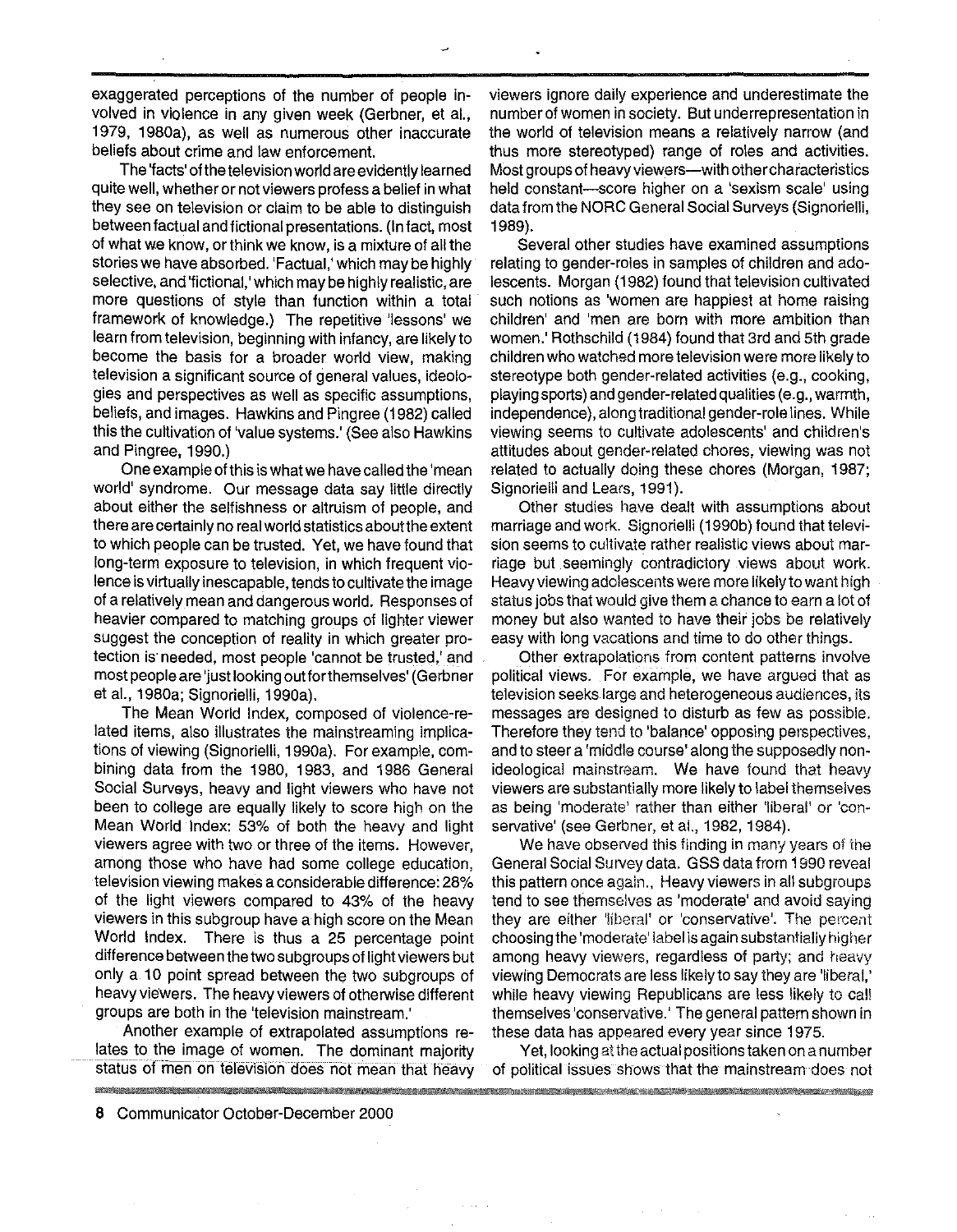mean the 'middle of the road.' When we analyzed responses to questions in the NORC General Social Surveys about attitudes and opinions on such topics as racial segregation. homosexuality, abortion, minority rights, and other issues which have traditionally divided liberals and conservatives, we found such division mostly among those who watch little television. Overall, self-styled moderates are much closer to conservatives than they are to liberals. Among heavy viewers, liberals and conservatives are closer to each other than among light viewers. We have also noted (Gerbneret aI., 1982, 1984) that while mainstreaming bends toward the right on political issues, it leans towards a populist stance on economic issues (e.g., demanding more social services but lower taxes), reflecting the influence of a marketing orientation and setting up potential conflicts of demands and expectations.

Implications of cultivation for foreign policy were reflected in a study of attitudes toward the war in the Persian Gulf (Lewis, Jhally, and Morgan, 1991). Heavy television viewers were more familiar with the military terminology used and more supportive of the war but less informed about issues and the Middle East in general. Overall amount of viewing was far more important than specific exposure to news.

### **International Cultivation Analysis**

Cultivation analysis is well suited to multinational and cross-cultural comparative study (Gerbner, 1977, 1989; Morgan, 1990). In fact, such study is the best test of system-wide similarities and differences across national boundaries, and of the actual significance of national cultural policies.

Every country's television system reflects the historical, political, social, economic, and cultural contexts within which it has developed (Gerbner, 1958, 1969). Although U.S. films and television are a significant presence on the screens of most countries (Varis, 1984), they combine with local and other productions to compose synthetic "worlds" that are culture-specific. Other media systems and policies mayor may not project images and portrayals that are as stable, coherent, and homogeneous as those of U.S. media (as, for example, we have found, surprisingly, in the Soviet Union, as we will note below). Therefore, they mayor may not lend themselves to the type of cultivation and mainstreaming we find in the U.S. (see Gerbner, 1990; Morgan, 1990; Tamborini and Choi,1990).

International work in cultivation analysis attempts to answer the question whether the medium or the system is the message. It reveals the extent to which, and the ways in which, each message system contributes, to Kang and Morgan (1988) found that exposure to U.S.

~"~'~"~1~I~m~WM~1~~~~~~~~~~oom~~~~~~~~~~~~~~

conceptions of social reality congruent with its most stable and recurrent messages and images. Of course, given the range of variations in susceptibility to cultivation even within the U.S., there is no reason to assume that cUltivation patterns will be identical or invariant across cultures.

 $B_{\gamma}=\sum_{i=1}^N\frac{1}{i!}\sum_{j=1}^N\frac{1}{j!}\sum_{j=1}^N\frac{1}{j!}\sum_{j=1}^N\frac{1}{j!}\sum_{j=1}^N\frac{1}{j!}\sum_{j=1}^N\frac{1}{j!}\sum_{j=1}^N\frac{1}{j!}\sum_{j=1}^N\frac{1}{j!}\sum_{j=1}^N\frac{1}{j!}\sum_{j=1}^N\frac{1}{j!}\sum_{j=1}^N\frac{1}{j!}\sum_{j=1}^N\frac{1}{j!}\sum_{j=1}^N\frac{1}{j!}\sum_{j=1}$ 

Pingree and Hawkins (1981) found that exposure to U.S. programs (especially crime and adventure) was significantly related to Australian students' scores on 'Mean World' and 'Violence in Society' indices concerning Australia, but not the U.S. Viewing Australian'programs was unrelated to these conceptions, but those who watched more U.S. programs were more likely to see Australia as dangerous and mean. Weimann's (1984) study of high school and college students in Israel found that heavy viewers had an idealized, 'rosier' image of the standard of living in the U.S.

In England, Wober (1978) found little support for cultivation in terms of images of violence. (See also Wober, 1984, 1990; Gunter, 1987; Wober and Gunter, 1988; Gunter and Furnham, 1984). But there was little violence in British programs, and U.S. programs only made up about 15 percent of British screen time. Piepe, et al. (1990) found evidence of political 'homogenization' (mainstreaming) in Britain that was highly congruent with U.S. findings (Gerbner, et aI., 1982), as did Morgan and Shanahan (1991) in Argentina.

In the Netherlands, Bouwman (1984) found weak associations between amount of viewing and perceptions of violence, victimization, and mistrust. But the findings reveal the importance of cultural context in comparative cultivation research. Content analyses showed a good deal of similarity between U.S. and Dutch television (Bouwman and Stappers, 1984; Bouwman and Signorielli, 1985) and much programming was imported from the U.S. Yet, it was found that both light and heavy viewers see about equal amounts of fictional entertainment, but heavy viewers see more 'informational' programs, a situation quite different from that of the U.S. (See also Bouwman, 1982, 1983, 1987; Bouwman, et al., 1987; Stappers, 1984.)

Cultivation analyses about conceptions of violence, sex-roles, political orientations, 'traditional' values, social stereotypes, and other topics have been conducted in numerous other countries, including Sweden (Hedinsson and Windahl, 1984; Reimer and Rosengren, 1990), Argentina (Morgan and Shanahan, 1991), the Philippines (Tan et aI., 1987), Taiwan and Mexico (Tan, et al., 1986), Japan (Saito, 1991), and Thailand (Tan and Suarchavarat, 1988). These studies show the complex ways in which the viewing of local or imported programming can interact with distinct cultural contexts. For example, in Korea,

Communicator October-December 2000 9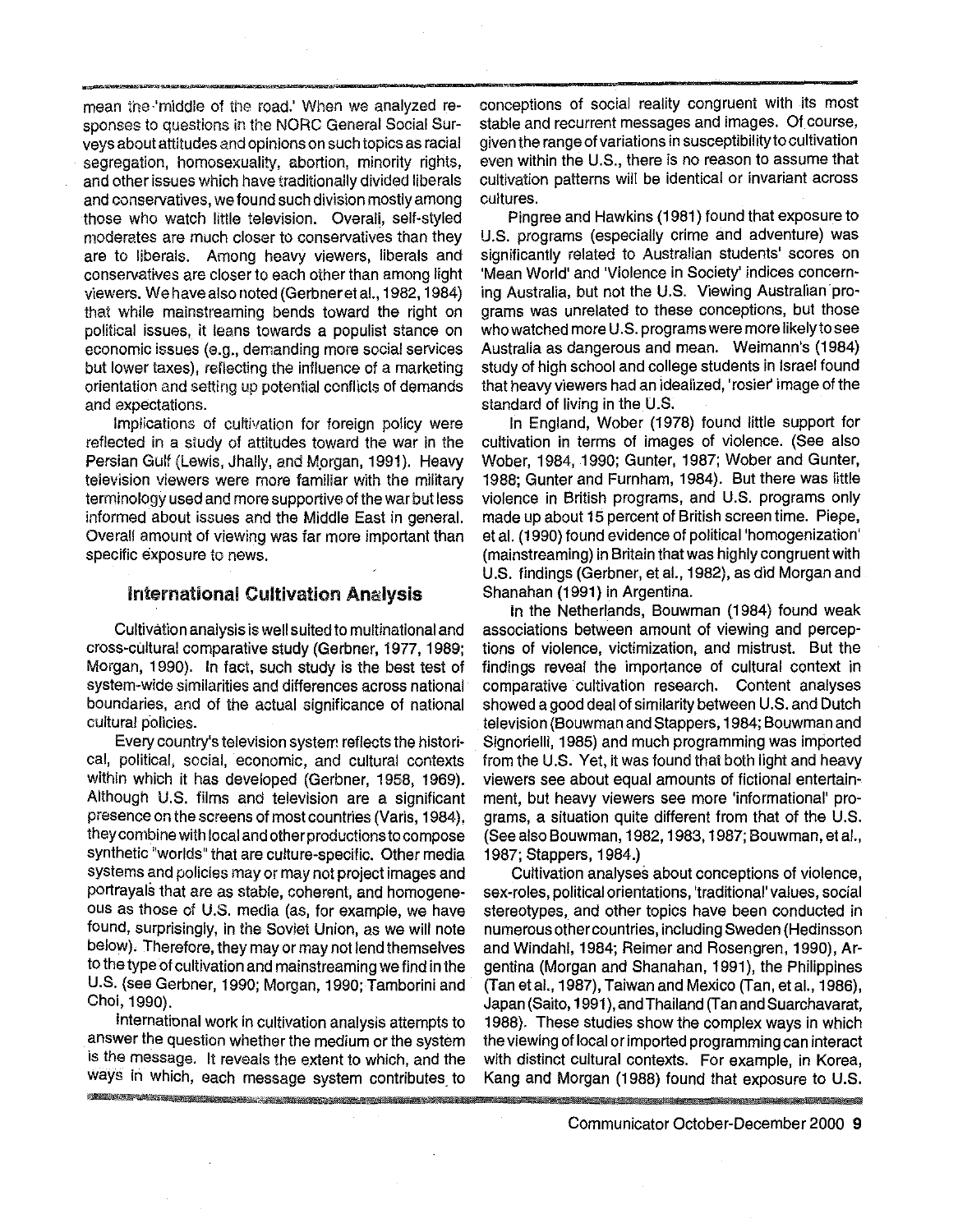television was associated with more 'liberal' perspectives about gender-roles and family values among females. At the same time, more viewing of U.S. television among Korean male students correlated with greater hostility towards the U.S. and protectiveness towards Korean culture, suggesting a 'backlash' of nationalism among the more politicized college students. .

Most of these studies examined single countries. Comparative cross-cultural research typically requires complex joint development and collaboration. It takes longer, costs more, and is more difficult to fund. Nevertheless, recent research has begun to emphasize the comparative aspects of cultivation analysis. Morgan and Shanahan, in press analyzed adolescents in Taiwan and Argentina. In Argentina, where television is supported by commercials and features many U.S. programs, heavy viewing cultivates traditional gender roles and authoritarianism. In Taiwan, where media are more statecontrolled, with fewer U.S. imports, and where overall viewing is much lighter, cultivation was much less apparent. Also, Morgan (1990) compared the cultivation of sex-role stereotypes in five different countries.

Large-scale comparative cultivation analyses involving many countries were underway or planned in the early 1990s. One of the first to be concluded, a study of U.S. and Soviet television conducted in 1989 and 1990, found that television plays a different role in the two countries. In the U.S., but not in the SovietUnion, television heightens anxieties about neighborhood safety (including comparisons of light and heavy viewers in the same types of neighborhoods), perhaps as a result of the much lower frequency of violence on Soviet television. In both countries, but especially in the Soviet Union, the more people watch television the more they are likely to say that housework is primarily the responsibility of the woman. General satisfaction with life is consistently lower among heavy than among light television viewers in the U.S. but not in the Soviet Union (where it is relatively low for everyone).

Both U.S. and Soviet television systems reduce social and economic differences in attitudes, but this is especially so in the U.S. where such differences are greater. Lacking regular prime-time dramatic series and relying more on movies, theater, documentaries, and the classics, Soviet television may, in fact, present a more diversified dramaticfare than U.S. television. At any rate, television viewing seems to have greater mainstreaming consequences in the U.S. than in the Soviet Union. The availabilityofdifferentcultural and language programming in the different republics of the USSR may also contribute to the relative diversity of Soviet television-and to the centrifugal forces tearing the Union apart.

In sum, in countries in which television's portrayals

are less repetitive and homogeneous than in the U.S., the results of cultivation analysis also tend to be less predictable and consistent. The extent to which cultivation will occur in a given country will also depend on various structural factors, such as the number of channels available, overall amount of broadcasting time, and amount of time audiences spend viewing. But it will especially depend on the amount of diversity in the available content, which is not necessarily related to the number of channels. A single channel with a diverse and balanced program structure can foster (and, in fact, compel) more diversified viewing, than many channels competing forthe same audience, using similar appeals, and lending themselves to viewer selection of the same 'preferences' most of the time.

Different media systems differ along all these dimensions, and complex interactions among these elements may account for substantial cross-cultural variations in cultivation. Imported U.S. programs can augment, diminish or be irrelevant to these dynamics. The key questions are: (1) how important is television in the culture, and (2) how consistent and coherent is the total system of its messages? The more important, consistent, and coherent the more cultivation can be expected.

#### Conclusions

Television pervades the symbolic environment. Cultivation analysis focuses on the consequences of exposure to its recurrent patterns of stories, images, and messages. Ourtheories of the cultivation process attempt to understand and explain the dynamics of television as the distinctive and dominant cultural force of our age.

Our explorations and formulations have been challenged, enriched, confirmed, and extended by studies of numerous independent investigators in the United States and abroad, and are still evolving especially as they are being applied in more and more countries.

Cultivation analysis is not a substitute for but a complement to traditional approac es to media effects. Traditional research is concerned with change rather than stability and with processes  $n$  ore applicable to media that enter a person's life at later stages (with mobility, literacy, etc.) and more selectively.

Neitherthe 'before and after exposure' model, nor the notion of 'predispositions' as intervening variables, so important in traditional effects studies, apply in the context of cultivation analysis. Television enters life in infancy; there is no 'before exposure' condition. Television plays a role in the formation of those very 'predispositions' that later intervene (and often resist) other influences and. attempts at persuasion.

Cultivation analysis concentrates on the enduring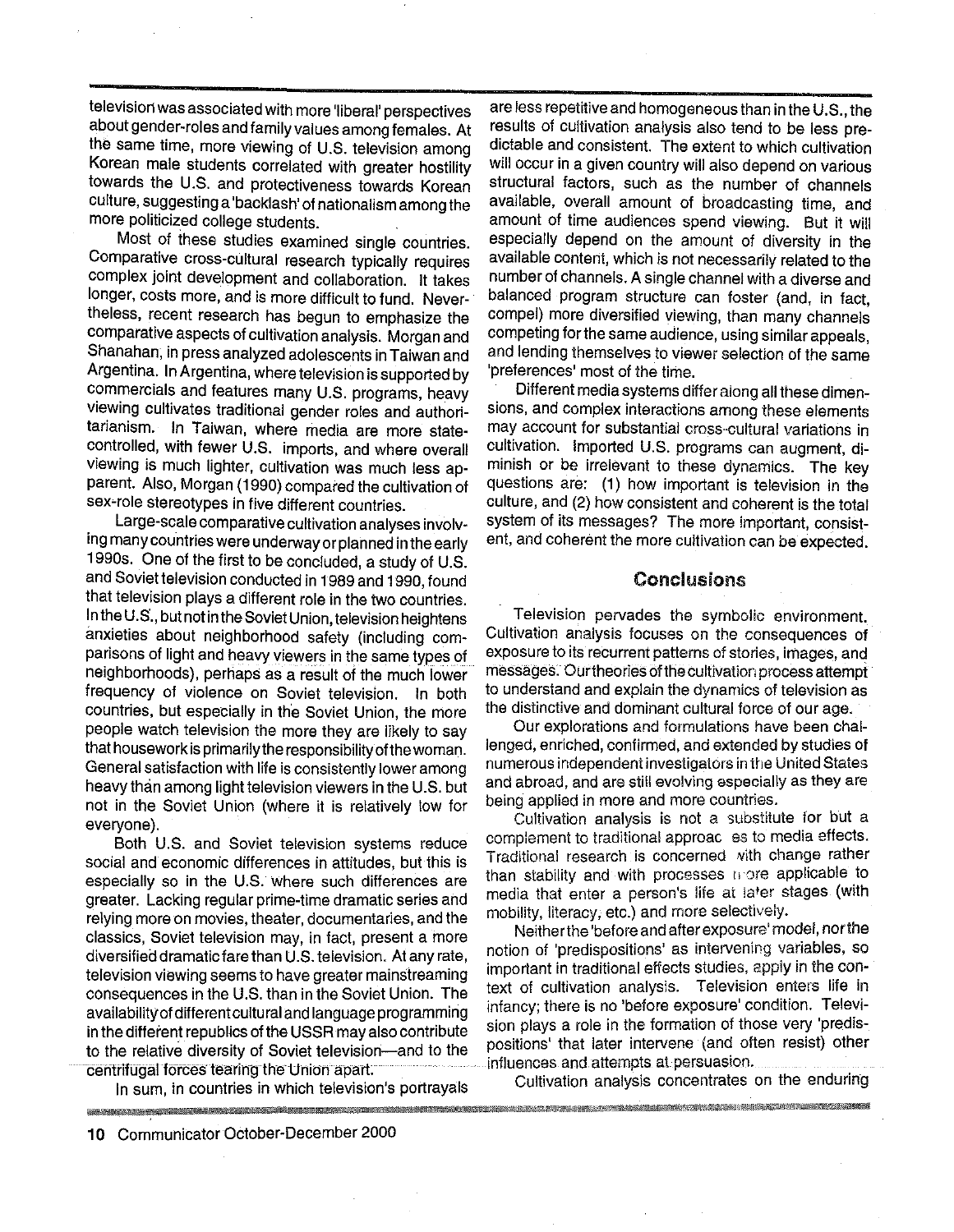and common consequences of growing up and living with television. Those are the stable, resistant, and widely shared assumptions, images, and conceptions expressing the institutional characteristics and interests of the medium itself.

Television has become the common symbolic environment that interacts with most of the things

## FOOTNOTES

1. The Cultural Indicators Project began in 1967·1968 with a study for the National Commission on the Causes and Prevention of Violence. It continued under the sponsorships of the U.S. Surgeon General's Scientific Advisory Committee on Television and Social Behavior, the National Institute of Mental Health, The White House Office of Telecommunications Polley, the American Medical Association, the U.S. Administration on Aging, and the National Science Foundation. Cross-cultural comparative extensions of this work, involving iong-planned international research coordination and cooperation, began in 1987 under a grant by the W. Alton Jones Foundation, and has continued with the support of the International Research and Exchanges Board (IREX). the Carter Center of Emory University, the Hoso Bunka Foundation of Japan, the Finnish Broadcasting Company,

Bouwman, Harry. " 'Cultural Indicators': Die Gerbnersche Konzeption der 'Message System Analysis' und Erste Empirische Befunde aus den Niederlanden." Rundfunk und Fe nsehen., 1982,  $-30(3), 341-355.$ 

Bouwman, Harry. "Een antwoord vanuit het Cultural Indicator perspectief." Massacommunicatie. 1983, XI(2), 68-74.

Bouwman, Harry. "Cultivation Analysis: The Dutch Case." In Gabriele Melisohek, Karl Erik Rosengren. and James Stapper (eds.), Cultural Indicators: An International Symposium. Vienna: Verlag der Osterreichischen Akademie der Wissenschaften, 1984, pp. 407-422.

Bouwman, Harry. Televisie Als Cultuur-Schepper. Amsterdam: VU Uilgeverij, 1987.

Bouwman, Harry, P. Nelissen, and Uta Meier. "Culturele Indicatoren 1980-198.5."'.Massacommunicatie, 1987, XV(1), 18-35:

Bouwman, Harry and Nancy Signorielli. "A Comparison of American and Dutch Programming." Gazette, 1985,35.93.108.

Bouwman, Harry and James Stappers. "The Dutch Violence Profile: A Replication of Gerbner's Message System Analysis." In Gabriele Melischek, Kan Erik Rosengren, and James Stappers (eds.), Cultural Indicators: An International Symposium. Vienna: Verlag der Osterreichische Akademie der Wissenschaften, 1984, pp. 113-128.

Dobrow, Julia R. "Patterns of Viewing and VCR Use: Implications for Cultivation Analysis." In Nancy Signorielli and Michael Morgan (eds), Cultivation Analysis: New Directions in Media Effects Research. Newbury Park: Sage, 1990, pp. 71-84.

Gerbner, George. "On Content Analysis and Critical Research in Mass Communication," AV Communication Review, 1958, 6(2), 85- 108.

Gerbner, George. "Toward 'Cultural Indicators': The Analysis of Mass Mediated.Message Systems." AV Communication Review, 1969, 17(2).137-148.

Gerbner, George. "Cultural Indicators: The Case of Violence in Television Drama." The Annals of the American Academy of Political and Social SCience. 1970. 388, 69-81.

Gerbner, George. "Communication and Social Environment." Scientific American, 1972a, \_227\_(3), 152-160.

Gerbner, George. "The Structure and Process of Television Pro-

we think and do. Exploring its dynamics can help develop an understanding of the forces of social cohesion, cultural dependence and resistance to change, as well as the requirements of developing alternatives and independence essential for self- direction and self-government in the television age.

the Hungarian Institute for Public Opinion Research, Moscow State University, the National Center for Public Opinion Research of the USSR, and the Universities of Pennsylvania, Massachusetts, and Delaware.

2. The message system database accumulated detailed coded observations of over 26,000 characters and over 2,200 programs during the first two decades of its existence.

3. In all analyses we use a number of demographic variables as controls. These are applied both separately and simultaneously. Included are gender, age, race, education, income, and political selfdesignation (liberal, moderate, conservative). Where applicable, other controls, such as urban-rural residence, newspaper reading, and party affiliation are also used.

# REFERENCES

gram Content Regulation in the U.S." In Television and Social Behavior, Volume 1: Content and Control. Washington, D.C.: U.S. Government Printing Office. 1972b.

Gerbner, George. "Cultural Indicators: The Third Voice." In George Gerbner, Larry Gross, and William H. Melody (eds.), Communications Technology and Social Policy. New York: John Wiley & Sons. 1973. pp. 555-573.

Gerbner, George. "Comparative Cultural Indicators." In George Gerbner (ed.), Mass Media Policies in Changing Cultures. New York: John Wiley & Sons, 1977, pp. 199-205.

Gerbner, George. "Violence and Terror in the Mass Media." Reports and Papers in Mass Communication, No.1 02. Paris: UNESCO, 1988.

Gerbner, George. "Cross-Cultural Communications Research in the Age of Telecommunications." In Continuity and Change in Commu~ nications in Post-Industrial Society, Volume 2 in The World Community in Post~lndustrial Society. Edited by Christian Academy. Seoul, Korea: Wooseok Publishing Company. 1989.

Gerbner, George. "Epilogue: Advancing ontha Path of Righteousness (Maybe)." In Nancy Signorielli and Michael Morgan (eds.), Cultivation Analysis: New Directions in Media Effects Research Newbury Park: Sage. 1990, pp. 249·262.

Gerbner, George and Larry Gross. "Living with Television: The Violence Profile." Journal of Communication, 1976,26(2),173·199.

Gerbner, George, Larry Gross, Michael Morgan, and Nancy Signorielli. "The 'Mainstreaming' of America: Violence Profile No. 11." Journal of Communication, 1980a. 30(3),10-29.

Gerbner, George, Larry Gross, Nancy Signorielli, and Michael Morgan. "Aging with Television: Images on Television Drama and Conceptions of Social Reality." Journal of Communication, 1980b, 30(1).37·47.

Gerbner, George, Larry Gross, Michael Morgan, and Nancy Signorielli. "Charting the Mainstream: Television's Contributions to Political Orientations." Journal of Communication, 1982, 32(2), 100- 127.

Gerbner, George, Larry Gross, Michael Morgan, and Nancy Signorielli. "Political Correlates of Television Viewing." Public Opinion

> w Communicator October-December2000 11